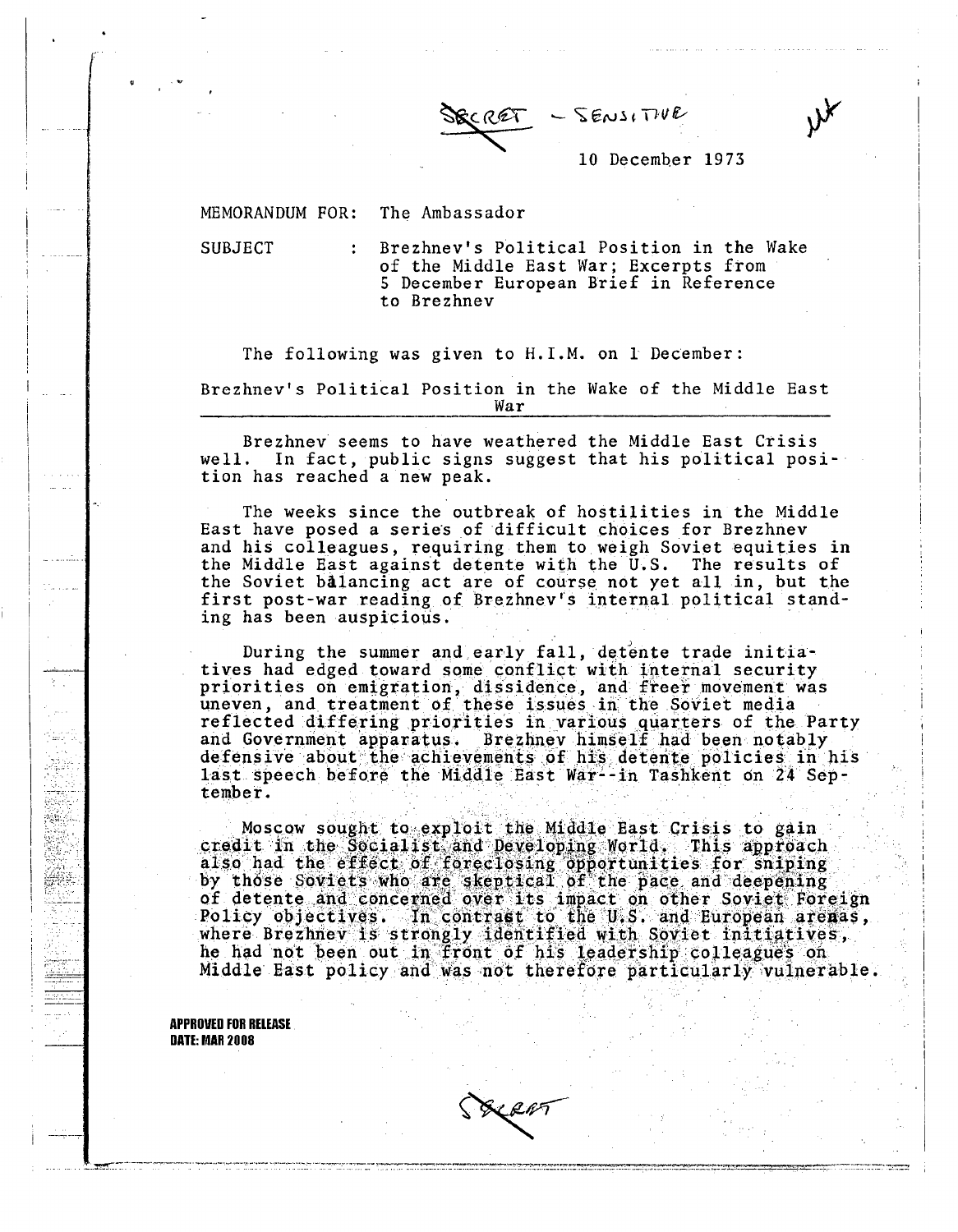**Sensitive reports suggest that a high degree of collectivity was maintained within the leadership during the Middle East Crisis. Brezhnev was careful to coordinate all Soviet moves with key senior members of the leadership, primarily** and Foreign Minister Gromyko. Other members of the leadership **were apparently kept wekl informed of developments. The Politburo met frequently, often late into the night.**

**-2-**

**There were, however, hints of some friction within the leadership as the crisis mounted; concern over Brezhnev's strong personal hand in managing the crisis and renewed reser**the Soviet bid to the U.S. on 19 October for immediate talks **in Moscow was Brezhnev's idea. Brezhnev reportedly expressed delight at the President's quick acceptance, indicating that some in the Politburo, including specifically Podgorny, had disapproved of the initiative or some aspects of it.**

**There had also evidently been some criticism of Brezhnev's decision to contact personally President Nixon, rather than going through regular Soviet Government channels. Brezhnev was seemingly worried lest he appear to be acting beyond the limits of his role as Party Chief, but dismissed these (unidentified) critics with a curt, "The devil with** them". **Concern that Brezhnev might exceed his mandate seemed to be feared by Kosygin. Just before Brezhnev's meeting with Kissinger, Kosygin apparently found it necessary to remind the Party boss to adhere to "our resolution" in the talks.**

**As the crisis period eased, Brezhnev's grasp of power. seemed firmer than ever. The October Revolution celebrations on 6-7 November were the occasion for another surge in his** paid Brezhnev effusive tribute in the traditional holiday<br>speech, always a highly coordinated leadership product.<br>Brezhnev's leadership was also emphasized in placards carried **in the 7 November parade, which closed with a giant blw-,up of "Pravda" front pages reporting his trips last spring to the U.S., France, and West Germany.**

W iya<br>Viti

W

탄탄<br>1973

**Brezhnev's political power and patronage are now formidable by any** standards. This **year's record** harvest **will work to his political advantage. The semi-annual USSR Supreme** Soviet Ses**sion announced for 12 December is likely to be preceded by a**